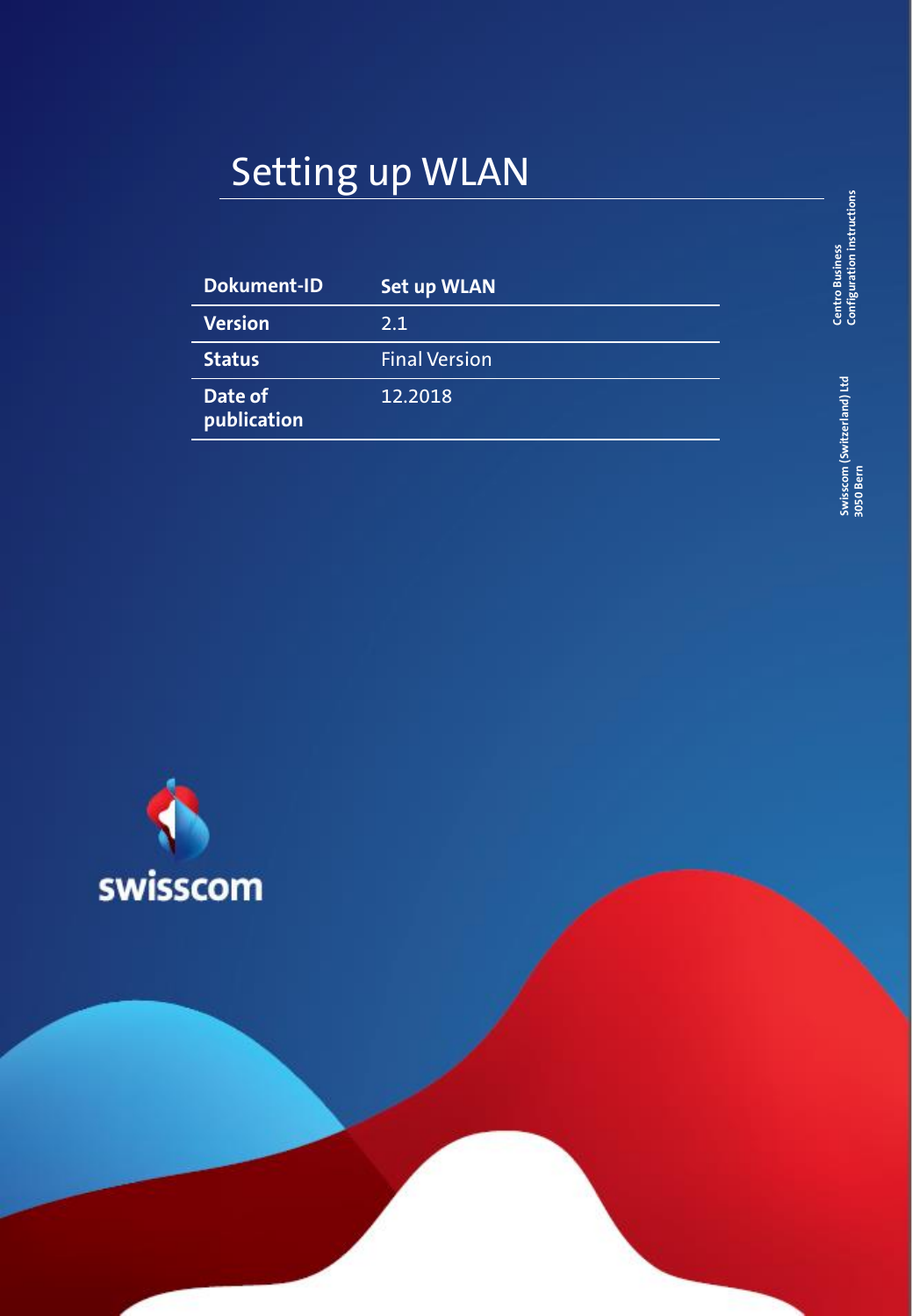## **Contents**

|                                                    |   | Centro Business<br>Configuration instructions |
|----------------------------------------------------|---|-----------------------------------------------|
| 1.1 Need                                           | 3 |                                               |
| 1.2 Description                                    | 3 |                                               |
| 1.3 Requirements/Limitations                       | 3 |                                               |
| 1.4 Illustration                                   | 3 |                                               |
| 1.5 Activate WLAN in Centro Business               | 4 | Swisscom (Switzerland) Ltd<br>3050 Bern       |
| 1.6 Change WLAN settings in Centro Business        | 4 |                                               |
| 1.7 Enter WLAN access data in PC/tablet/smartphone | 5 |                                               |

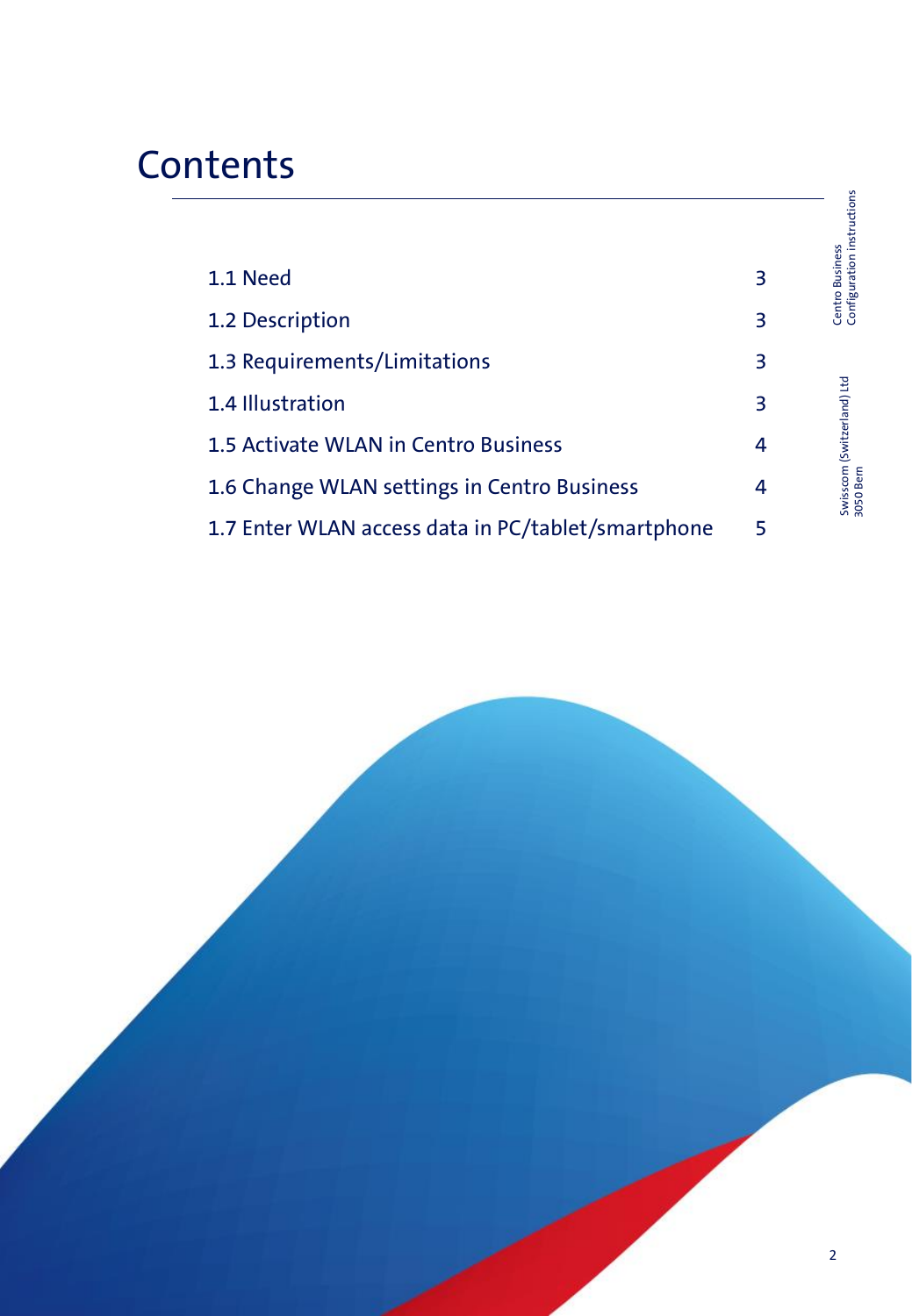## Setting up WLAN

### 1.1 Need

You would like to access the data in the customer network (LAN) and surf the Internet with your devices (PC/tablet/smartphone) wirelessly.

## 1.2 Description

Data such as documents, music and photos can be downloaded from the customer network (LAN) via the Centro Business router via a wireless connection. You can also surf the Internet via a WLAN connection. In order that devices such as laptops, tablets and smartphones can be integrated in a network, the WLAN connection to the router must first be set up and activated.

## 1.3 Requirements/Limitations

#### Requirements:

- Swisscom Contract: My SME Office, Business Internet Services, Enterprise Connect XS, Business Internet Light
- Centro Business 2.0 with current firmware version. You can find the firmware on the official Centro Business help page under [Update Firmware](http://www.swisscom.ch/centrobusiness2-fw)
- Access to the router portal is established

#### Limitations:

- PPP Passthrough setting (SG in LAN in combination with fixed IP) is not activated
- Configuration: "Fixed IP on all LAN ports" is not activated

## 1.4 Illustration\*



\* The illustration is identical for both Centro Business 1.0 and Centro Business 2.0.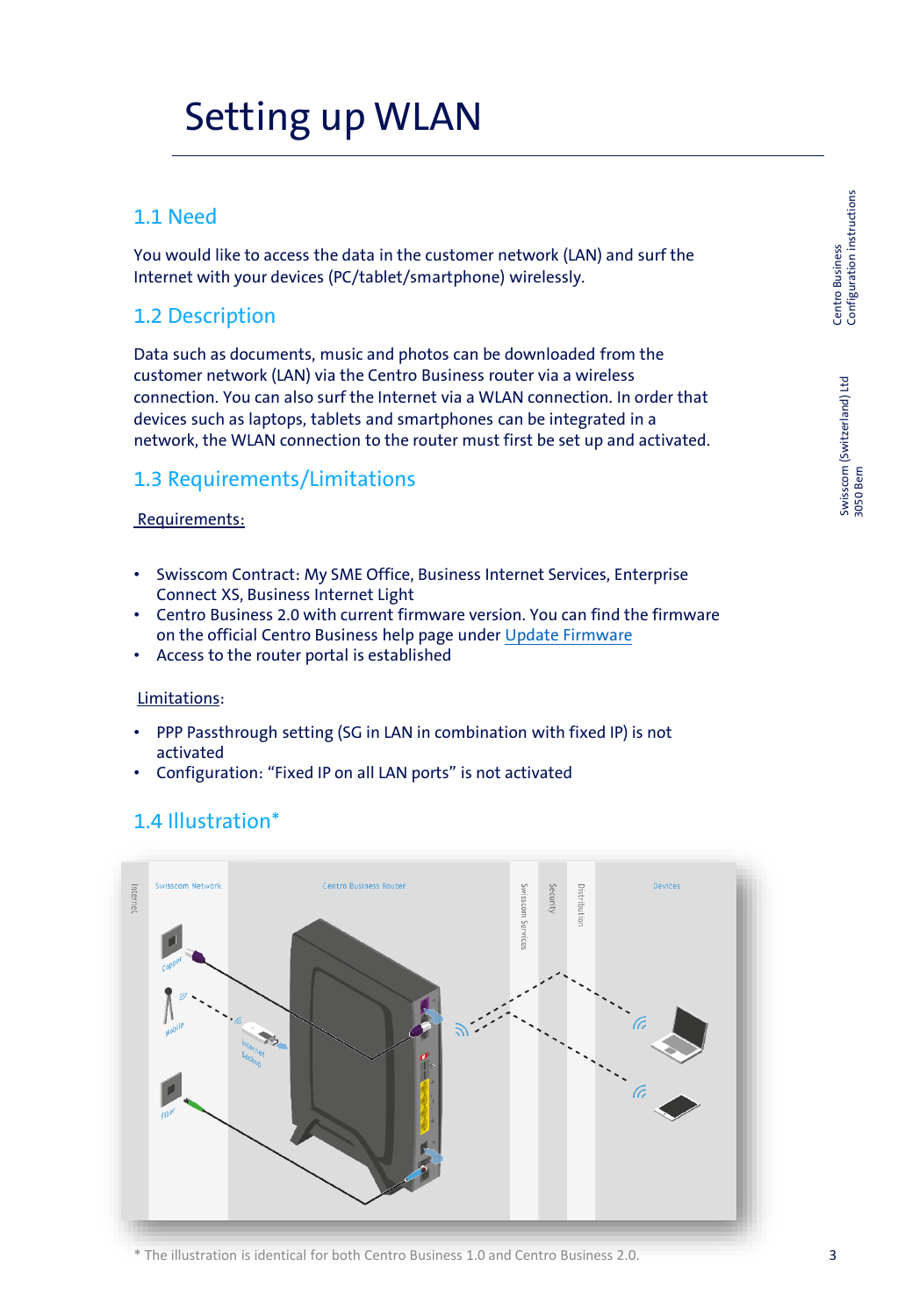Centro Business<br>Configuration instructions Configuration instructions 4 Centro Business

### 1.5 Activate WLAN in Centro Business

In your router settings, select the **WLAN** menu option and then WLAN1 or WLAN2. Activate the WLAN by selecting **Enable WLAN.**

NB: when it is first activated, a network name (SSID) is assigned by the router. Encryption is switched off (None) as standard.

| Combined Mode (2.4 GHz / 5.0 GHz)<br>Enable WLAN | $\Omega$<br>$\overline{\square}$ |                                |
|--------------------------------------------------|----------------------------------|--------------------------------|
| WLAN 1 (2.4 GHz / 5.0 GHz)                       | <b>O</b> off                     |                                |
| Enable WPS                                       | $\hbox{\large \it or \,}$        |                                |
| Wireless network name (SSID)                     | «ace-hod17»                      | Broadcasted (visible to other) |
| Security                                         | WPA2                             |                                |
| Group key update interval                        | 3600                             |                                |
| Passphrase                                       | ***********                      | Show                           |
| Encryption algorithm                             | AES.                             |                                |
|                                                  |                                  |                                |
| <b>Start WPS</b><br>Edit                         |                                  |                                |
|                                                  |                                  |                                |

## 1.6 Change WLAN settings in Centro Business

In your router settings, select the **WLAN** menu option and then WLAN1 or WLAN2. Call up the WLAN settings by clicking on **Edit**.

| Combined Mode (2.4 GHz / 5.0 GHz) | $\overline{a}$             |                                |  |
|-----------------------------------|----------------------------|--------------------------------|--|
| Enable WLAN                       | $\boldsymbol{\mathcal{G}}$ |                                |  |
| WLAN 1 (2.4 GHz / 5.0 GHz)        | <b>O</b> off               |                                |  |
| Enable WPS                        | $\circledcirc$             |                                |  |
| Wireless network name (SSID)      | «ace-hcd17»                | Broadcasted (visible to other) |  |
| Security                          | WPA2                       |                                |  |
| Group key update interval         | 3600                       |                                |  |
| Passphrase                        | <b>ARRESTARRE</b>          | <b>Show</b>                    |  |
| Encryption algorithm              | AES                        |                                |  |
| <b>Start WPS</b>                  |                            |                                |  |
| Edit                              |                            |                                |  |
|                                   |                            |                                |  |